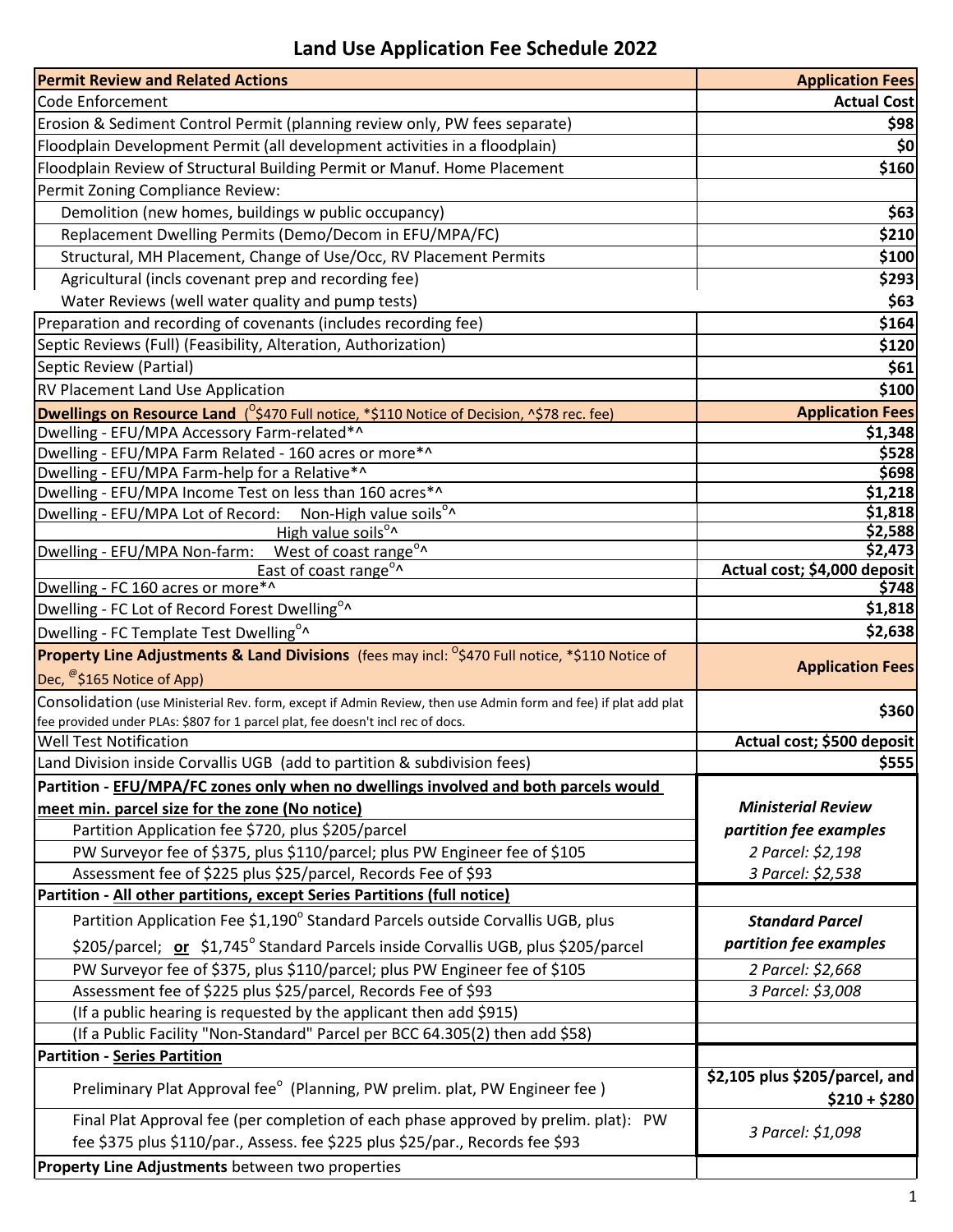## **Land Use Application Fee Schedule 2022**

| Ministerial PLA Application fee, add survey or plat fee                                                                               | \$944                              |
|---------------------------------------------------------------------------------------------------------------------------------------|------------------------------------|
| With Notice (Quasi-Judicial) PLA Application fee <sup>o</sup> , add survey or plat fee                                                | \$1,694                            |
| if Survey, add PW Surveyor Review fee                                                                                                 | \$290                              |
| if Plat, add PW Surveyor fee of \$375, plus \$110/par.; Assessment fee of \$225 plus                                                  | Plat fee for PLA involving         |
| \$25/par.; and Records Fee of \$93. (\$105 engineer review fee only for partitions)                                                   | 2 properties: \$963                |
| Additional Property Line Adjustment Applications reviewed concurrently                                                                | 50% of planning fee                |
| <b>Subdivision</b> (fees incl: <sup>0</sup> \$470 Full notice)                                                                        |                                    |
| Subdivision Application fee \$3,595° plus \$250/lot                                                                                   | 10 Lot                             |
| PW Surveyor plat review fee of \$1,290, plus \$115/lot Pre-Monumented;                                                                | <b>Pre-Monumented Subdivision:</b> |
| or \$1,820, plus \$115/lot & 120% bond Post-Monumented                                                                                | \$9,598                            |
| PW Eng fee of \$210, PW Surveyor prelim plat fee of \$280, Assess. fee of \$225 plus<br>\$25/lot, Records fee of \$98 (up to 20 lots) |                                    |
|                                                                                                                                       |                                    |

| <b>Other Land Use Applications</b> (fees incl: <sup>0</sup> \$470 Full notice, *\$110 Notice of Dec., ^\$78 rec. fee) | <b>Application Fees</b>       |
|-----------------------------------------------------------------------------------------------------------------------|-------------------------------|
| Administrative Review*                                                                                                | \$700                         |
| Single-event license, per ORS 215.283(4)(b)<br>Agritourism:                                                           | \$360                         |
| Single event/activity, per ORS 215.283(4)(a)°                                                                         | \$1,820                       |
| Up to 6 events/activities, per ORS 215.283(4)(c)°                                                                     | \$2,360                       |
| Up to 18 events/activities, per ORS 215.283(4)(d)°                                                                    | \$2,645                       |
| Conditional Use: Staff Decision or Greenway <sup>o</sup>                                                              | \$1,820                       |
| Planning Commission Hearing <sup>o</sup>                                                                              | \$2,395                       |
| Create a Tax Lot/Deed Release (does not include document recording fees)                                              | \$165                         |
| Floodplain, Land Development Activities (large projects)*                                                             | \$460                         |
| <b>Floodplain Minor Variance</b>                                                                                      | \$335                         |
| Home Occupation (except EFU or FC, which require Conditional Use approval)                                            | \$360                         |
| Hydrogeologic Proposal and Study - Review <sup>o</sup>                                                                | Actual cost; \$1,500 deposit  |
| Interpretations of Code, Written* and a legal ad                                                                      | \$835                         |
| Medical Hardship (EFU, FC) Conditional Use <sup>o</sup>                                                               | \$1,243                       |
| Medical Hardship (Non-Resource Zone)^                                                                                 | \$558                         |
| Ministerial Review (no notice or legal ad)                                                                            | \$360                         |
| Modification to Natural Features Standards (Corvallis Urban Fringe only):                                             |                               |
| Implementation Plan (88.800(3) to (9)) & Non-Discretionary Review (88.800(1))                                         | \$630                         |
| Discretionary Review per BCC 88.800(2)°                                                                               | \$1,500                       |
| Non-Conforming Use Alteration or Expansion <sup>o</sup>                                                               | \$1,505                       |
| Pre-app Conf. required by code (subdivision, series partition, partition subject to Chapter 100)                      | \$695                         |
| Pre-app Conf. requested by customer/Planning Official (no written summary)                                            | \$400                         |
| Site Development Plan Review: No site visit (Planning fee \$435 & PW fee \$220)                                       | \$655                         |
| With site visit (Planning fee \$655 & PW fee \$220)                                                                   | \$875                         |
| Variance <sup>o</sup>                                                                                                 | \$1,435                       |
| Vested Right <sup>o</sup>                                                                                             | \$1,680                       |
| Winery (base fee)                                                                                                     | \$700                         |
| Winery License for 1 to 6 events                                                                                      | \$360                         |
| Winery Permit for 7 or more events <sup>o</sup>                                                                       | \$770                         |
| Zone/ Comp Plan Change: Zone change only <sup>o and a 2nd legal ad</sup>                                              | \$3,380                       |
| o and a 2nd legal ad<br>Zone/Comp Plan change without Goal Exception                                                  | \$3,735                       |
| Zone/Comp Plan change with Goal Exception <sup>o and a 2nd legal ad</sup>                                             | \$5,230                       |
| Mineral & Agg. Overlay-Zone/Comp Plan change <sup>o and a 2nd legal ad</sup>                                          | Actual cost; \$4,000 dep.     |
| <b>Appeals</b>                                                                                                        | <b>Application Fees</b>       |
|                                                                                                                       | Actual cost; deposit of orig. |
| Appeal of a Planning Commission decision                                                                              | application fee               |